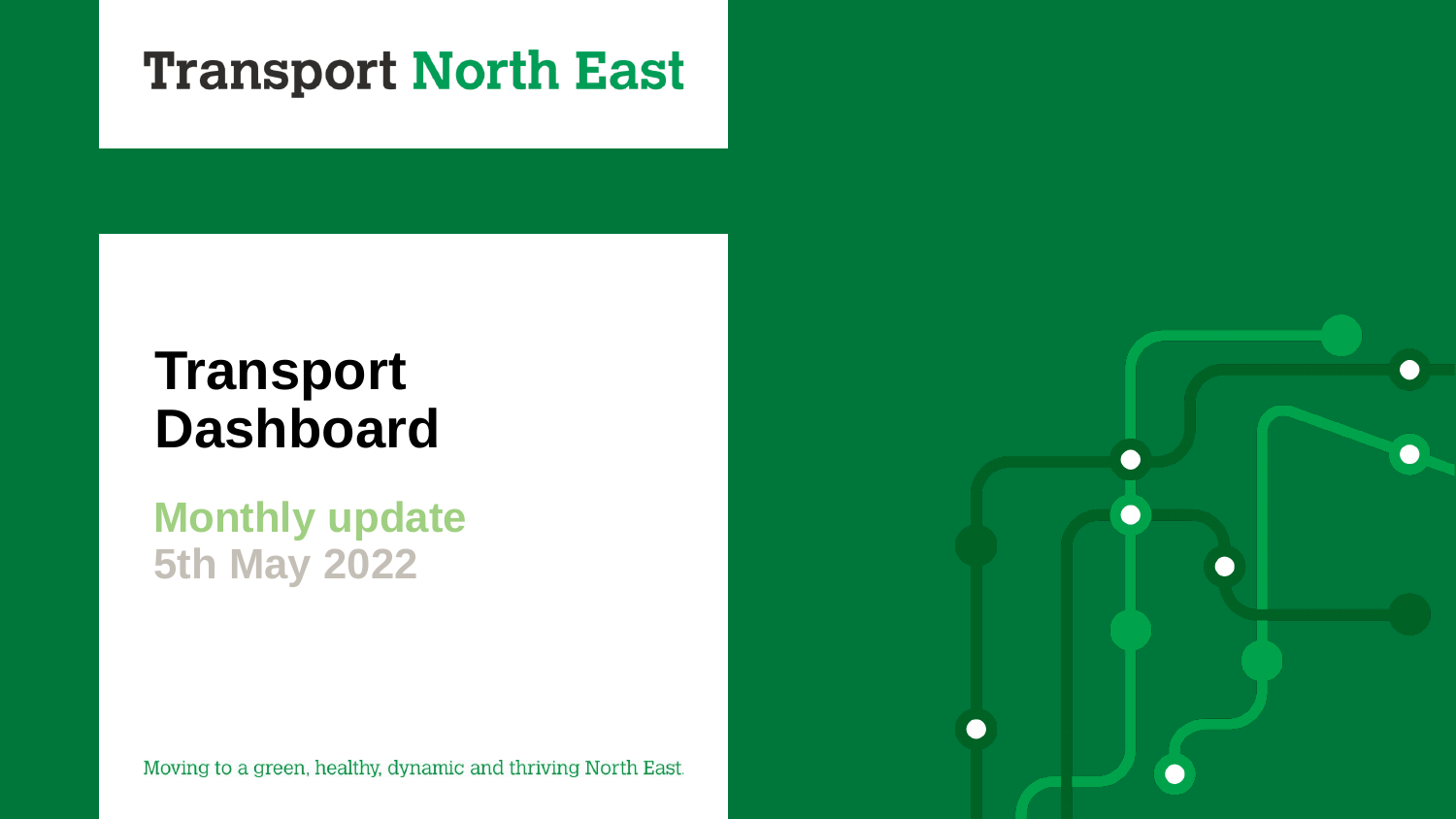# **Monthly highlights**



Bus passenger numbers in April were **72%** of typical levels, compared to 78% in March.



Metro passenger numbers in April were **86%** of typical levels, compared to 93% in March.



Retail footfall numbers in April were **94%** of 2019 levels.



Overall traffic levels in Tyne & Wear in April were slightly lower than in March.



Major investment into the region's bus services was announced by Government in April, including £163.5m for the Bus Service Improvement Plan.

**Transport North East** 



National cycling rates were **30% higher** than the 2018 baseline.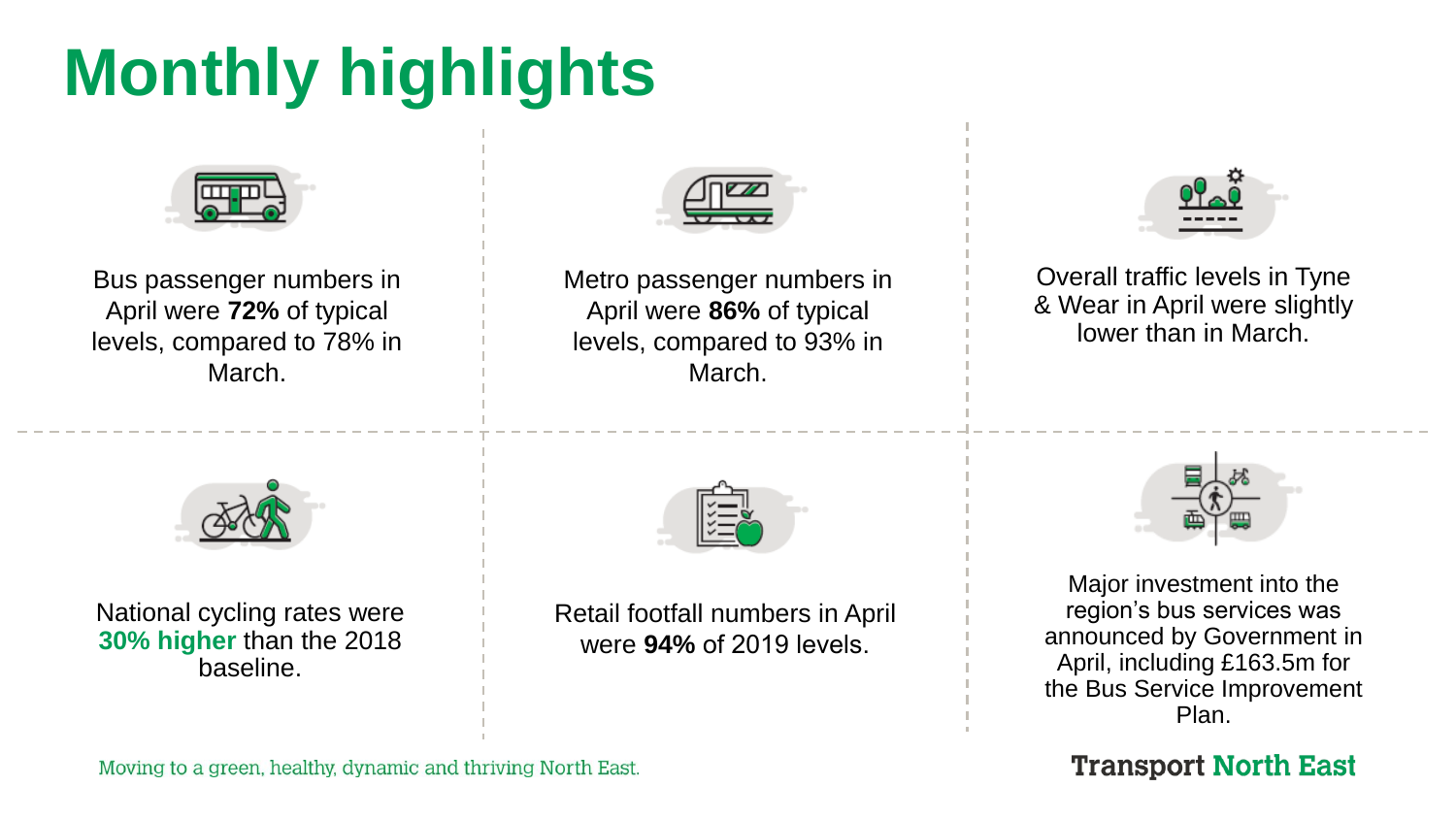

Source: UTMC



**Journey time variability**



Source: Tyne & Wear UTMC.

#### Moving to a green, healthy, dynamic and thriving North East.

#### **Transport North East**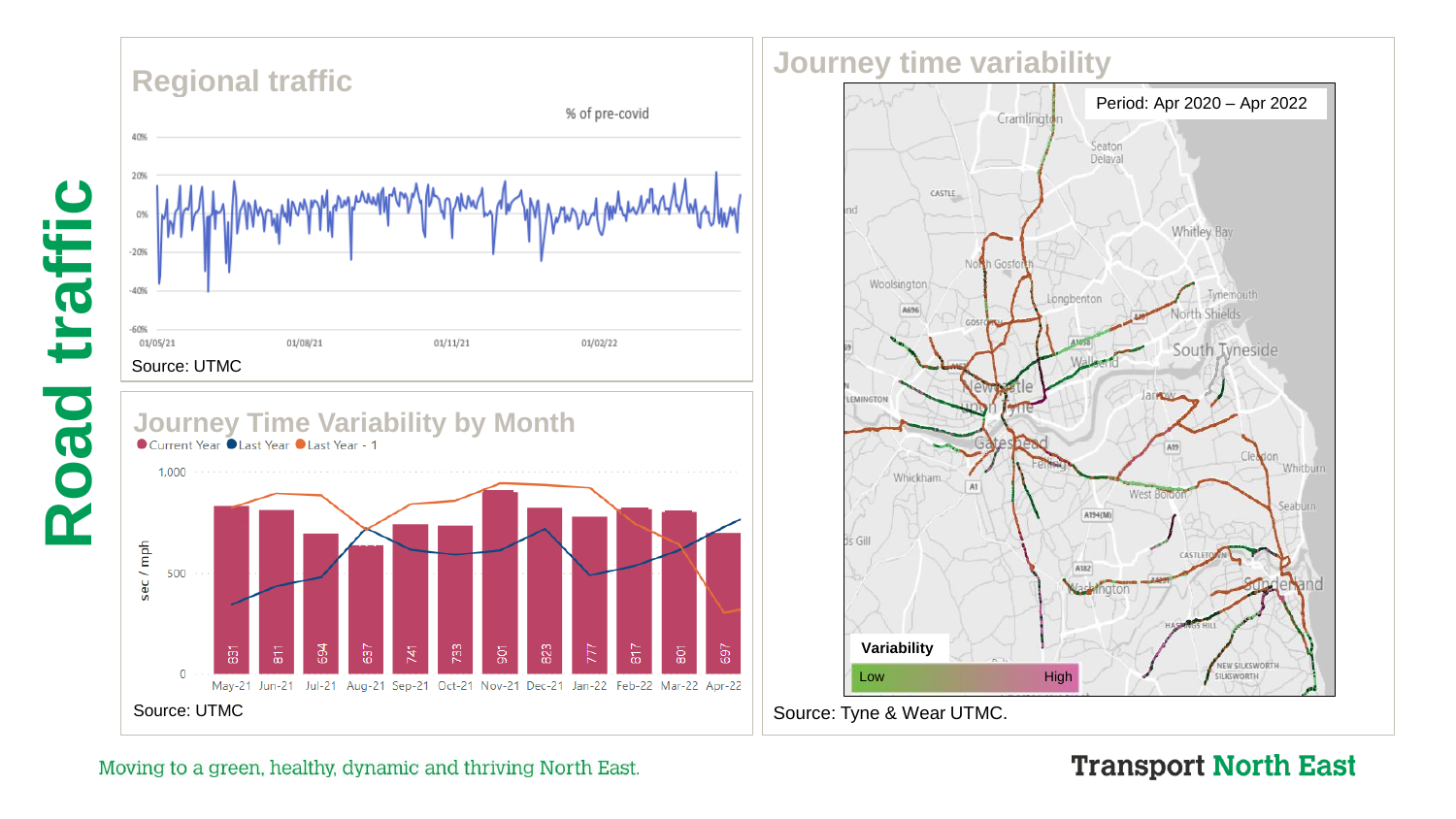



#### **Ferry**



**National Cycling Usage against baseline Jan 2021- Apr 2022 (with 2 month rolling average)**



#### **Transport North East**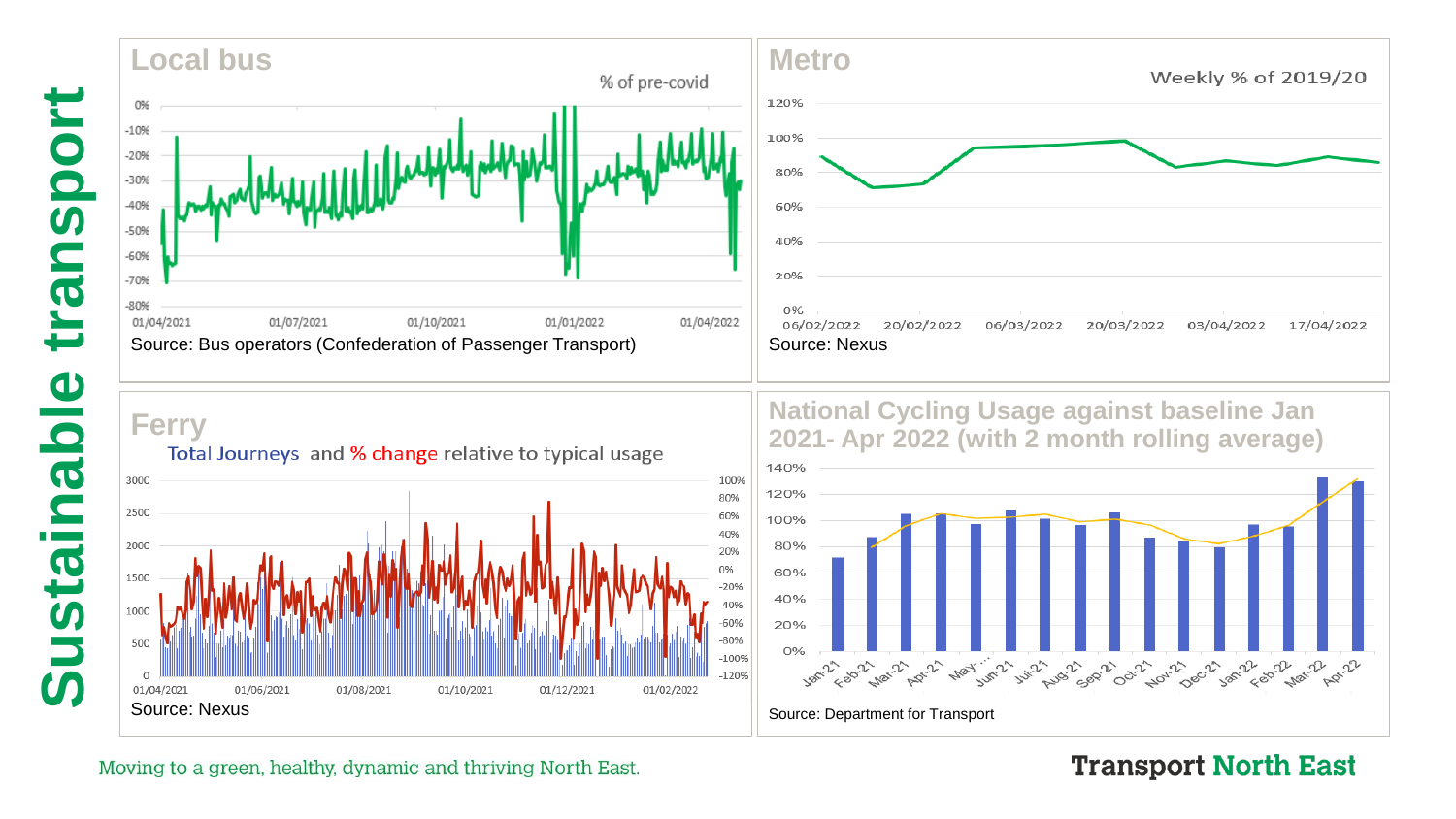### **Air quality**

**Other information**

50

information

Other



Change in Median Roadside Nitrogen Dioxide Levels in Urban Background Environments



#### **Car parking**

| <b>Average occupancy</b>      | Weekday<br>$(7am-7pm)$ |         | Weekend<br>$(7am-7pm)$ |         |
|-------------------------------|------------------------|---------|------------------------|---------|
| Car park                      | Apr-20                 | Apr-22  | Apr-20                 | Apr-22  |
| <b>Baltic</b>                 | 15%                    | No data | 14%                    | No data |
| <b>Claremont Road</b>         | 53%                    | 8%      | 11%                    | 13%     |
| Dean Street                   | 35%                    | 61%     | 17%                    | 64%     |
| <b>Eldon Garden</b>           | 12%                    | 34%     | 4%                     | 32%     |
| <b>Eldon Square</b>           | 11%                    | 37%     | 5%                     | 46%     |
| <b>Ellison Place</b>          | 9%                     | 30%     | 0.3%                   | 25%     |
| <b>Gateshead Civic Centre</b> | 25%                    | No data | 3%                     | No data |
| <b>Gateshead College</b>      | 11%                    | 29%     | No data                | No data |
| <b>Grainger Town</b>          | 1%                     | 22%     | 0.3%                   | 20%     |
| <b>Manors</b>                 | 10%                    | 21%     | 4%                     | 12%     |
| Sage                          | 0.7%                   | 7%      | 0.30%                  | 8%      |
| Quarryfield Road              | 0.1%                   | 15%     | 0.03%                  | 0.40%   |

Red = decrease from 2020 and Green = increase from 2020

Source: UTMC

#### **Transport North East**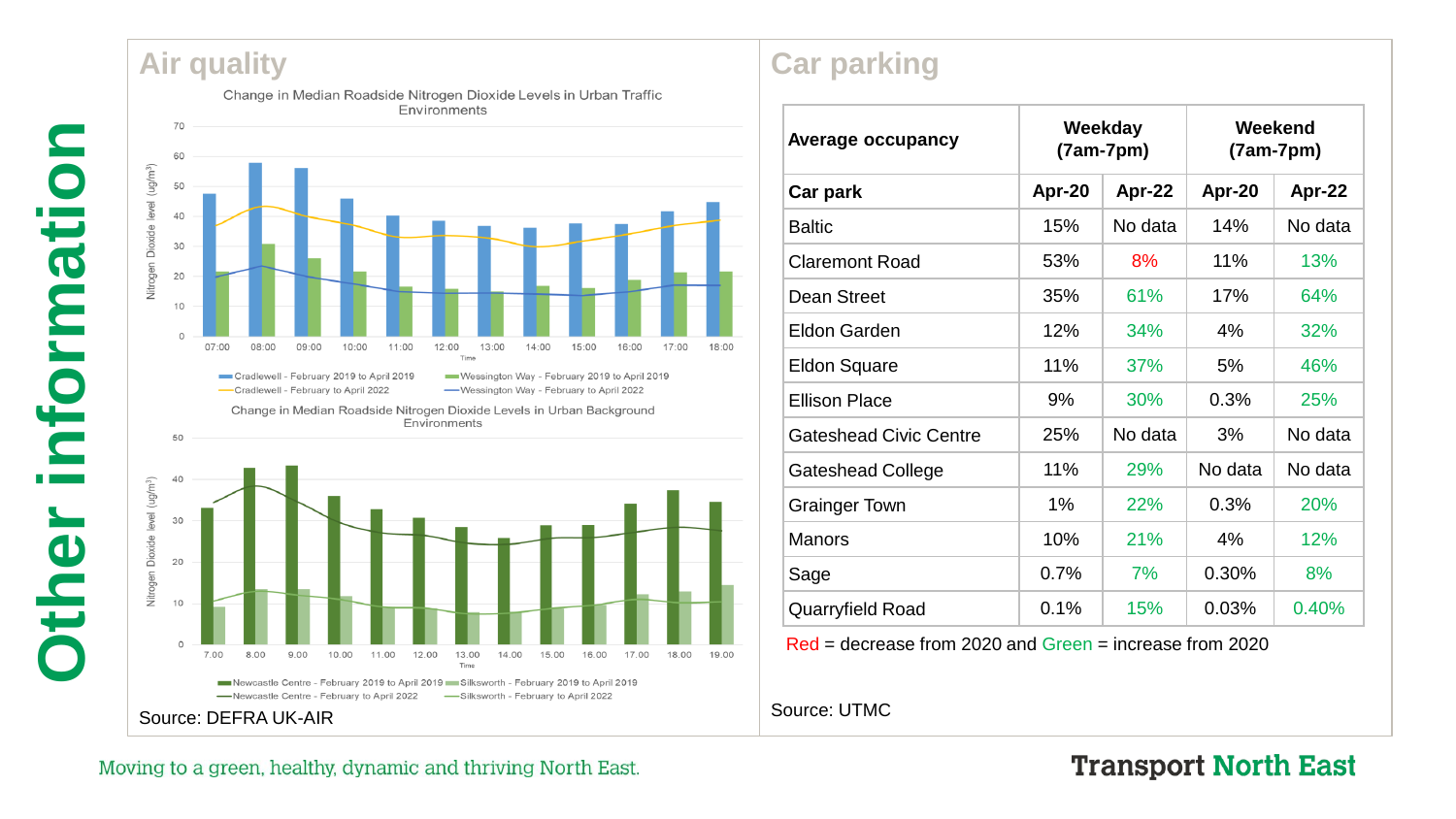# **Quarter One Cycling Usage**

Cycle Counts at Selected Sites Across the Region by Month and Year



Source- Transport and Accident Data Unit (TADU)

Moving to a green, healthy, dynamic and thriving North East.

Active travel and cycling have shown interesting patterns of usage during the COVID 19 pandemic, with national rates at 130% of a pre-pandemic baseline in April 2022.

Here, the graph shows the average daily cycle counts at a range of sites across the region, broken down by month and year between 2017-2019 (taken as an average) to 2022.

The sites were selected on the basis of data quality, geographical spread across the region and strategic importance of the route.

#### **Transport North East**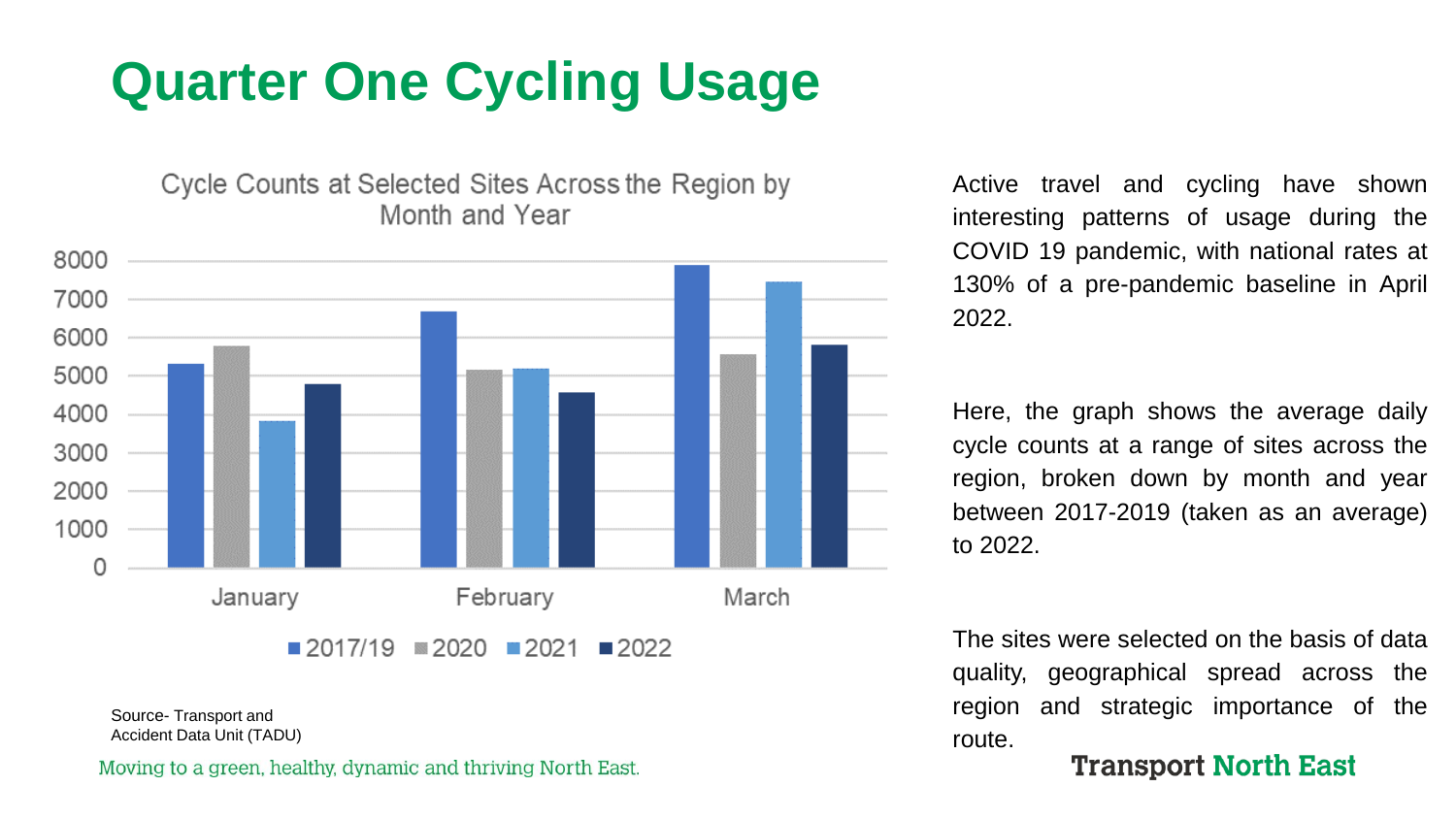# **Quarter One Cycling Usage**

The graph on this page shows the cycling usage at selected river crossings across both the River Tyne and River Wear. It combines the data for the Millennium Bridge (Gateshead), Scotswood Bridge (Newcastle) and Wearmouth Bridge (Sunderland). Across these examples, we can see an overall increase in bridge crossing cycling usage from 2020 to 2022 of 20%.

The Scotswood Bridge was the only bridgee of the three to have fewer crossings in 2022 than 2020, showing year on year decline in count.

Daily Average Bridge Crossings



Source- TADU

#### **Transport North East**